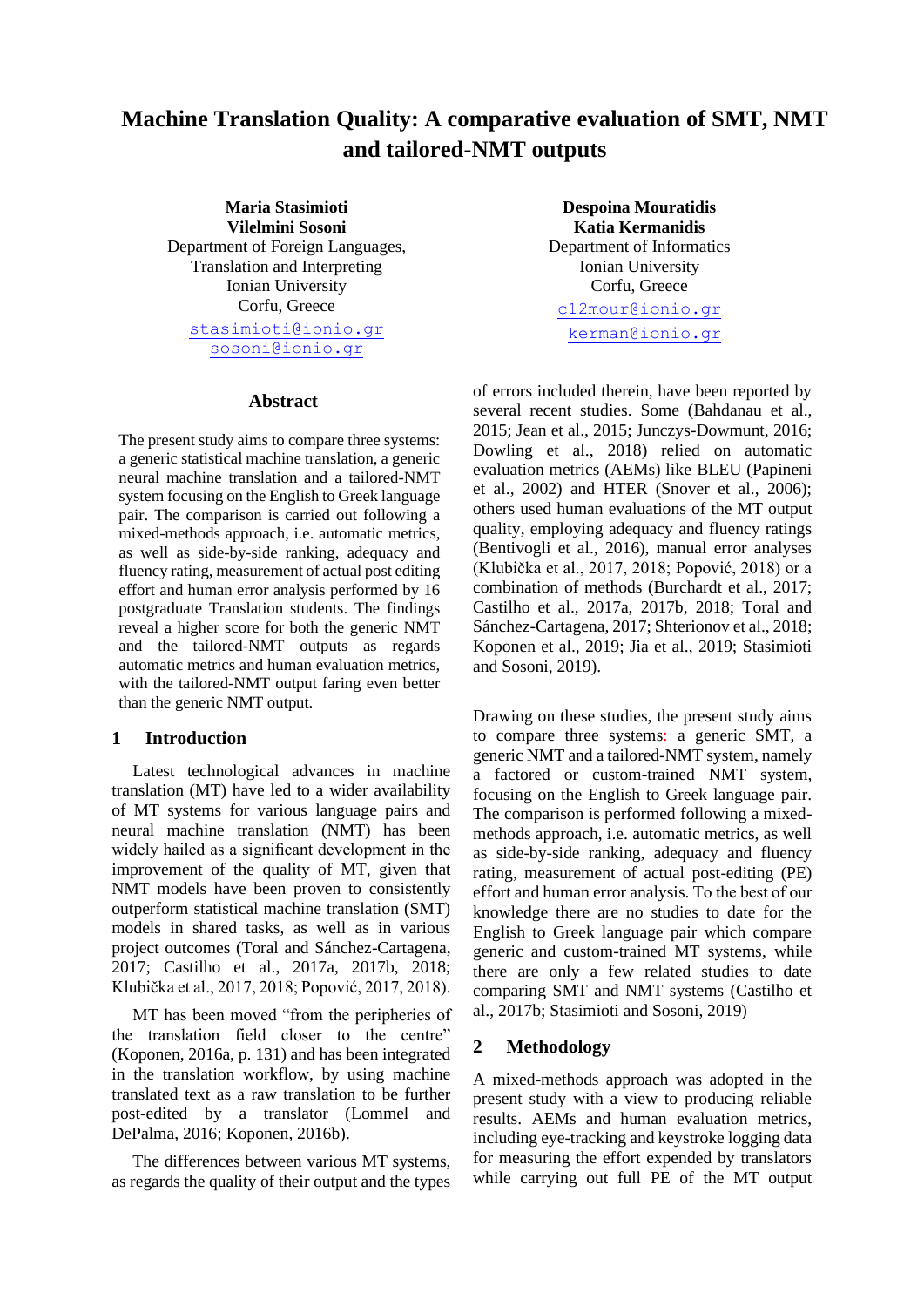generated by three different systems (Google Translate SMT system, Google Translate NMT system, tailored-NMT system), side-by-side ranking of the MT outputs, adequacy and fluency rating and human error classification were used to evaluate the quality of the MT output of these three MT systems and investigate their differences.

A series of experiments were carried out during the 2018-2019 Spring Semester at the Department of Foreign Languages, Translation and Interpreting of the Ionian University. Twenty Greek students enrolled on the MA in the Science of Translation initially participated in this study. However, only sixteen completed all tasks, since the participation in the tasks was optional. All participants signed a consent form, while all stored data were fully anonymised in accordance with Greek Law 2472/97 (as amended by Laws 3783/2009, 3917/2011 and 4070/2012).

## **2.1 Participants and training**

As can be seen in Table 1, all participants were female, the majority belonged to the 18-24 and 25- 34 age groups, they all had an undergraduate degree either in Translation or in a related field, while only five of the participants had professional experience in translation. In addition, none of the participants had experience in PE.

| Gender                  | Female                         | 16                       |
|-------------------------|--------------------------------|--------------------------|
|                         | 18-24                          | 10                       |
| Age distribution        | $25 - 34$                      | 5                        |
|                         | 45-54                          | 1                        |
|                         | Undergraduate<br>degree holder | 13                       |
| <b>Education level</b>  | Postgraduate<br>degree holder  | $\overline{c}$           |
|                         | PhD holder                     | 1                        |
| Degree type             | Translation                    | 9                        |
|                         | Other                          | 7                        |
| <b>Experience in</b>    | Yes                            | $\overline{\mathcal{A}}$ |
| <b>Translation</b>      | N <sub>o</sub>                 | 12                       |
| <b>Experience in PE</b> | Yes                            | $\Omega$                 |
|                         | No                             | 16                       |

**Table 1**. Participants' gender, age distribution, education level, degree type and experience in translation and PE

PE training was a prerequisite for participating in this study. For that reason, specific training was offered in the context of the compulsory module "Translation Tools" and aimed to introduce students to MT and PE as well as to the recent developments in the respective fields. Upon completion of the training, students were expected, among others, to be able to (i) use MT during the pre-translation process, (ii) evaluate MT output using both automatic and human evaluation metrics and (iii) post-edit MT output according to the expected level of quality (full/light PE).

To that end, the topics covered included, among others, the theory and history of MT and PE, the basic principles of MT technology, analysis of the dominant systems in the market, the importance of controlled language and preediting for MT, quality metrics and evaluation of MT output, PE levels of quality, PE effort and productivity (temporal, technical and cognitive effort), MT output error identification, MT engine implementation in the translation workflow and post-editor profile and associated skills (O'Brien, 2002; Depraetere, 2010; Doherty et al., 2012; Doherty and Kenny, 2014; Kenny and Doherty, 2014; Koponen, 2015; Guerberof and Moorkens, 2019).

## **2.2 Source Texts**

The source texts (STs) used in this study were 4 short (~140 words) semi-specialised texts about the 2019 EU elections selected from the British daily newspaper *The Guardian*. They all had comparable Lexile® scores (between 1200L and 1300L), i.e. they were suitable for 11th/12th graders (see Table 2). The Lexile Analyzer<sup>1</sup> was used as it relies on an algorithm to evaluate the reading demand – or text complexity – of books, articles and other materials.

|                               | Text 1             | Text 2             | Text 3             | Text 4             |
|-------------------------------|--------------------|--------------------|--------------------|--------------------|
| Lexile $\mathbb R$<br>Measure | $1200L -$<br>1300L | $1200I -$<br>1300L | $1200L -$<br>1300L | $1200L -$<br>1300L |
| Number of<br>sentences        | 7                  | 6                  | 8                  | 8                  |
| Mean<br>sentence<br>length    | 20.86              | 23.50              | 20.00              | 19.71              |
| Word<br>count                 | 146                | 141                | 140                | 138                |

Table 2. Lexile<sup>®</sup> scores for the STs used in the study

<sup>1</sup> <https://la-tools.lexile.com/free-analyze/>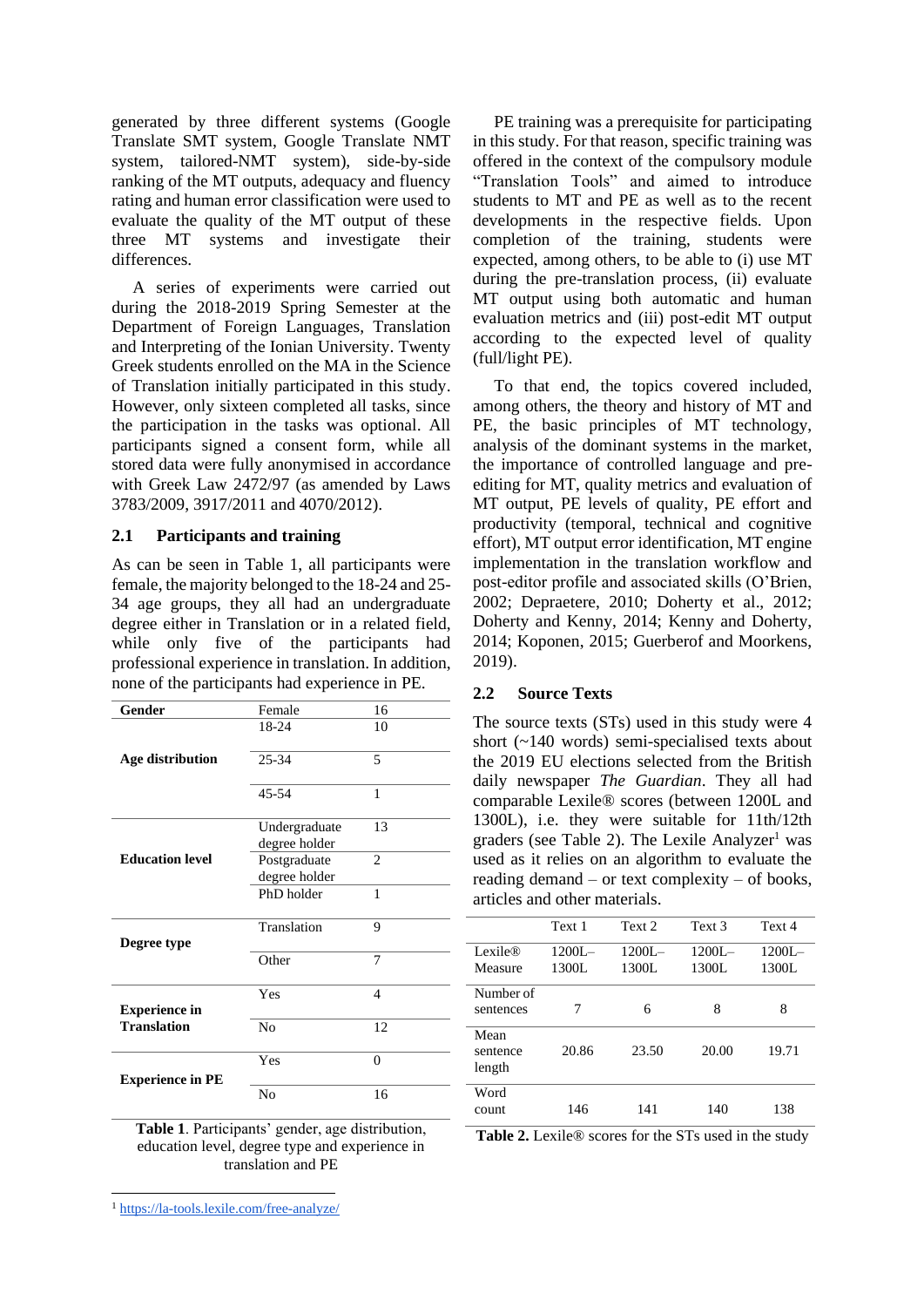# **2.3 MT systems**

As already mentioned, for the present study we used three different MT systems: the SMT system developed by Google (Google Translate SMT system - GSMT), the NMT system developed by Google (Google Translate NMT system - GNMT) and a tailored-NMT system. The first two are generic MT systems, i.e. general purpose systems, trained with huge amounts of data from various subject areas and thus suitable to translate texts in all subject areas or domains. Google Translate, in particular, is the best known MT service, which can be used either free of charge as a standalone tool (translate.google.com) or for a small fee via an API for translating large amounts of text or for using it within a CAT tool. The third system is a custom-trained system developed by Kanavos and Nadalis (2019) with the Open NMT toolkit (Klein et al., 2017) and trained with publicly available parallel corpora, including a parallel corpus compiled from the RAPID multilingual parallel corpus compiled from all press releases of the Press Release Database of European Commission released between  $1975$  and end of  $2016^2$  as well as a parallel corpus of English and South-East European Languages which is based on the content published on the [SETimes.com](http://www.setimes.com/)<sup>3</sup> news portal. Although generic MT systems provide "reasonable quality" (Vasiļjevs et al., 2016: 134) for many language pairs (Aiken, 2019), they do not perform particularly well for domain and userspecific texts and are much less effective than custom-trained MT systems, which in most cases produce better results (Ping, 2009).

# **2.4 Evaluation**

In order to evaluate the MT output generated by each MT system we used both AEMs and human evaluation metrics.

# **2.4.1 Automatic Evaluation Metrics (AEMs)**

The AEMs used in this study were BLEU, METEOR, WER and TER. BLEU measures the similarity between the MT output and a reference translation, METEOR (Lavie and Agarwal, 2007) is based on the weighted harmonic mean of unigram precision and recall, while WER (Zechner and Waibel, 2000) and TER are based on Levenshtein distance and calculate the number of edits required to make an MT output match the reference translation. It should be noted that we used two (2) reference translations by professional translators, since the use of a single humantranslated reference tends to introduce bias (Popovic et al., 2016).

# **2.4.2 Human Evaluation**

As pointed out, human evaluation included eyetracking and keystroke logging data for measuring the effort expended by translators while carrying out full PE of each MT output, side-by-side ranking of the MT outputs, adequacy and fluency rating and error classification. As regards the PE, the participants were asked to perform full PE of the MT output (either the output from the generic SMT system, the generic NMT system or the tailored-NMT system) of four semi-specialised texts, which were presented to them in a random order. All participants were asked to rank and rate for adequacy and fluency all the segments from each MT output for all four texts (87 segments in total) and perform a classification of all the errors found therein. Each participant performed the tasks in one go, starting from the PE and moving on to the ranking, rating and error analysis tasks. The questionnaires were filled right after the completion of the PE tasks.

# **2.4.2.1 Measurement of PE effort (temporal, technical and cognitive)**

According to Krings (2001), there are three categories of PE effort: (i) temporal effort, (ii) technical effort and (ii) cognitive effort (Krings, 2001, p.179). Cognitive effort is directly related to temporal effort and technical effort.

For the aims of this study, the participants were asked to carry out PE tasks while the temporal effort (total task time), the technical effort (keystrokes: insertions and deletions) and the cognitive effort (number of fixations, mean fixation duration and total gaze time) expended were registered using a Tobii X2-60 remote eyetracker and the Translog-II software (Carl, 2012). The effectiveness of using eye-tracking as an MT evaluation technique has been proven by previous studies (Doherty et al., 2010). Although using eye-tracking involves humans, much of the subjectivity involved in human evaluation of MT quality is removed as the processes that eyetracking measures are largely unconscious (Doherty et al., 2010).

Prior to the execution of the tasks, a group meeting was organised during which the participants were informed about the nature of the experiments, the task requirements and the general as well as task-specific guidelines they

<sup>2</sup> <http://europa.eu/rapid/>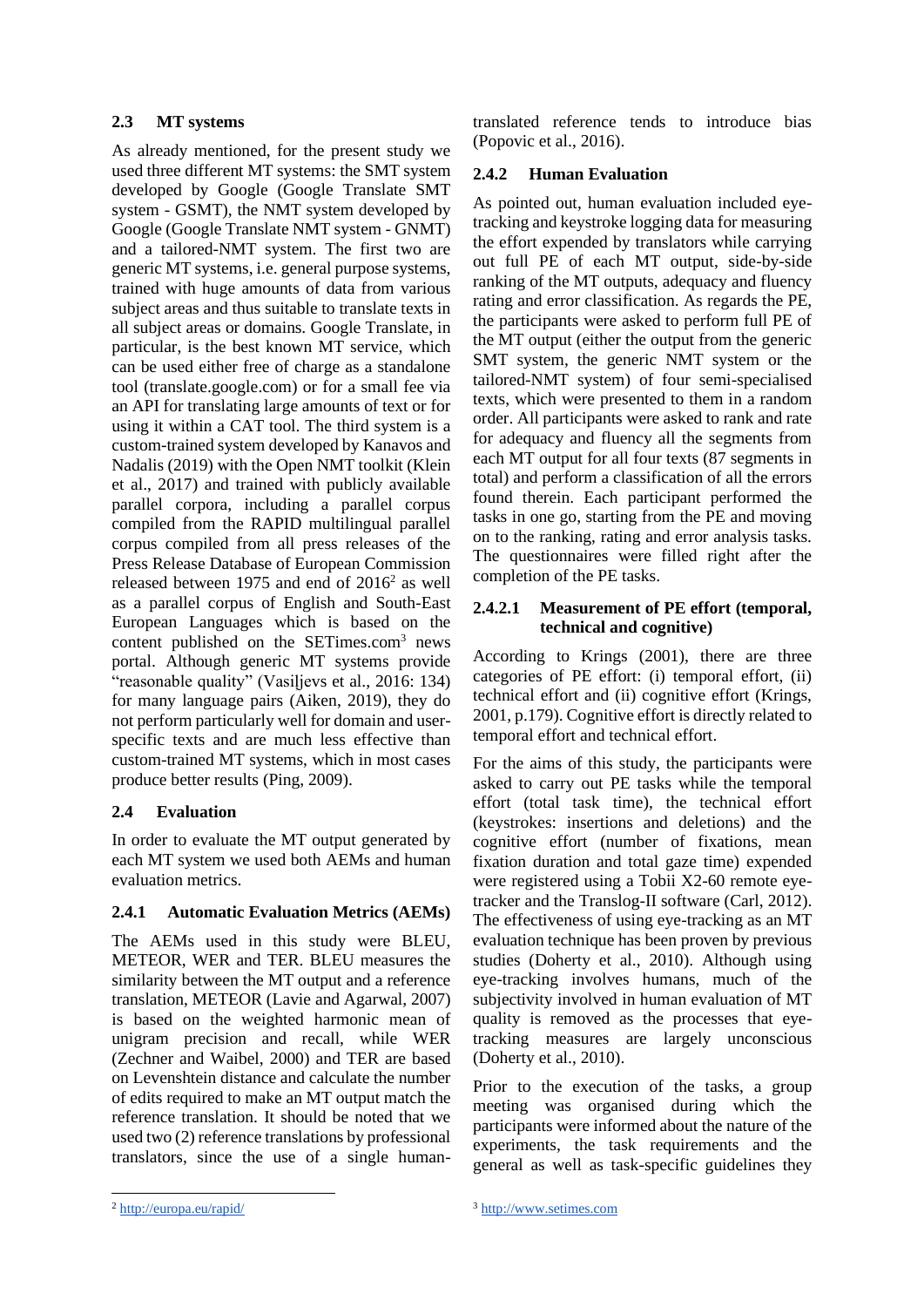had to follow. In particular, the participants were asked to carry out full PE of the MT output generated by the aforementioned three MT systems, according to the task-specific guidelines, i.e retain as much raw MT translation/output as possible, transfer the message accurately, fix any omissions and/or additions (at the level of sentence, phrase or word), correct mistranslations, correct morphological errors, correct misspellings and typos, fix incorrect punctuation if it interferes with the intended message, correct erroneous terminology, fix inconsistent use of terms and do not introduce stylistic changes. The task began with a warm-up PE task which aimed to familiarise each participant with the procedure; the data from the warm-up task were not included in the ensuing analysis and discussion. The actual experimental task involved the full PE of the MT output of four semi-specialised texts by each one of the participants. The texts for full PE were presented to the participants in a random order. During the experiment, the ST was displayed in the Translog-II software at the top half of the screen and the MT output at the bottom half. The participants were asked to carry out the tasks at the speed at which they would normally work in their everyday work as translators; therefore, no time constraint was imposed. In addition, they worked directly on the MT output.

## **2.4.2.2 Side-by-side ranking**

After the eye-tracking experiments the participants were given a side-by-side task for each text (Text 1, Text 2, Text 3 and Text 4) and were asked to read the Greek translations of each English source segment carefully and rank them in order from best to worst. The SMT, NMT and tailored-NMT outputs were presented to participants using Google Forms in a random order.

## **2.4.2.3 Adequacy and fluency**

Following the ranking task, the participants were asked to rate each segment from each MT output for all four texts (87 segments in total) for adequacy and fluency (defined as the extent to which a target segment is correct in the target language and reflects the meaning of the source segment) on a five-point Likert scale for each segment.

In particular, the translators were asked to rate adequacy in response to the question "Is the MEANING of the English sentence kept in the translation?". A five-point Likert scale was used, where 1 is "Not at all", 2 is "Barely", 3 is "Partly", 4 is "Mostly" and 5 is "Fully". Similarly, the translators were asked to rate fluency in response to the question "Considering only GRAMMAR and SPELLING, the translated sentence is:". Like in the case of adequacy, a five-point Likert scale was used where 1 is "Very poor", 2 is "Poor", 3 is "Fair", 4 is "Good" and 5 is "Excellent".

#### **2.4.2.4 Error classification**

The last task for the participants was an error classification task. The error typology used in this study was suggested by Stasimioti and Sosoni (2019) and was a combination of the subset of the Dynamic Quality Framework (DQF) and Multidimensional Quality Metrics (MQM) harmonized error typology suitable for MT analysis as suggested by Lommel and Melby (2018) and the MQM error typology which was widely used in previous studies mainly due to the flexibility of the error types and their granularity (Klubička et al., 2017; 2018; Carl and Báez, 2019).

In particular the participants were asked to classify the errors of each segment in two main error categories and their subcategories; adequacy errors: addition, omission, mistranslation, untranslated text, terminology error and fluency errors: error in grammar, error in punctuation, error in style, spelling error and typo.

## **3 Findings and discussion**

#### **3.1 Automatic Evaluation Metrics (AEMs)**

Table 3 shows the scores of the AEMs we used per system.

|               | <b>SMT</b> | <b>NMT</b> | tailored-NMT |
|---------------|------------|------------|--------------|
| <b>BLEU</b>   | 0.34       | 0.39       | 0.46         |
| <b>METEOR</b> | 0.48       | 0.52       | 0.56         |
| WER           | 0.50       | 0.49       | 0.43         |
| TER           | 0.52       | 0.51       | 0.39         |

**Table 3**. Average of AEMs per system

The tailored-NMT system outperformed both the SMT and the NMT systems. In further detail, it is observed that the tailored-NMT output shared more common words with the reference translations (higher BLEU score) than did the SMT and NMT outputs. In addition, the higher METEOR score observed at both segment and system levels in the tailored-NMT output showed that there are significant matches between words and phrases in the tailored-NMT output and the reference translations. As regards TER and WER,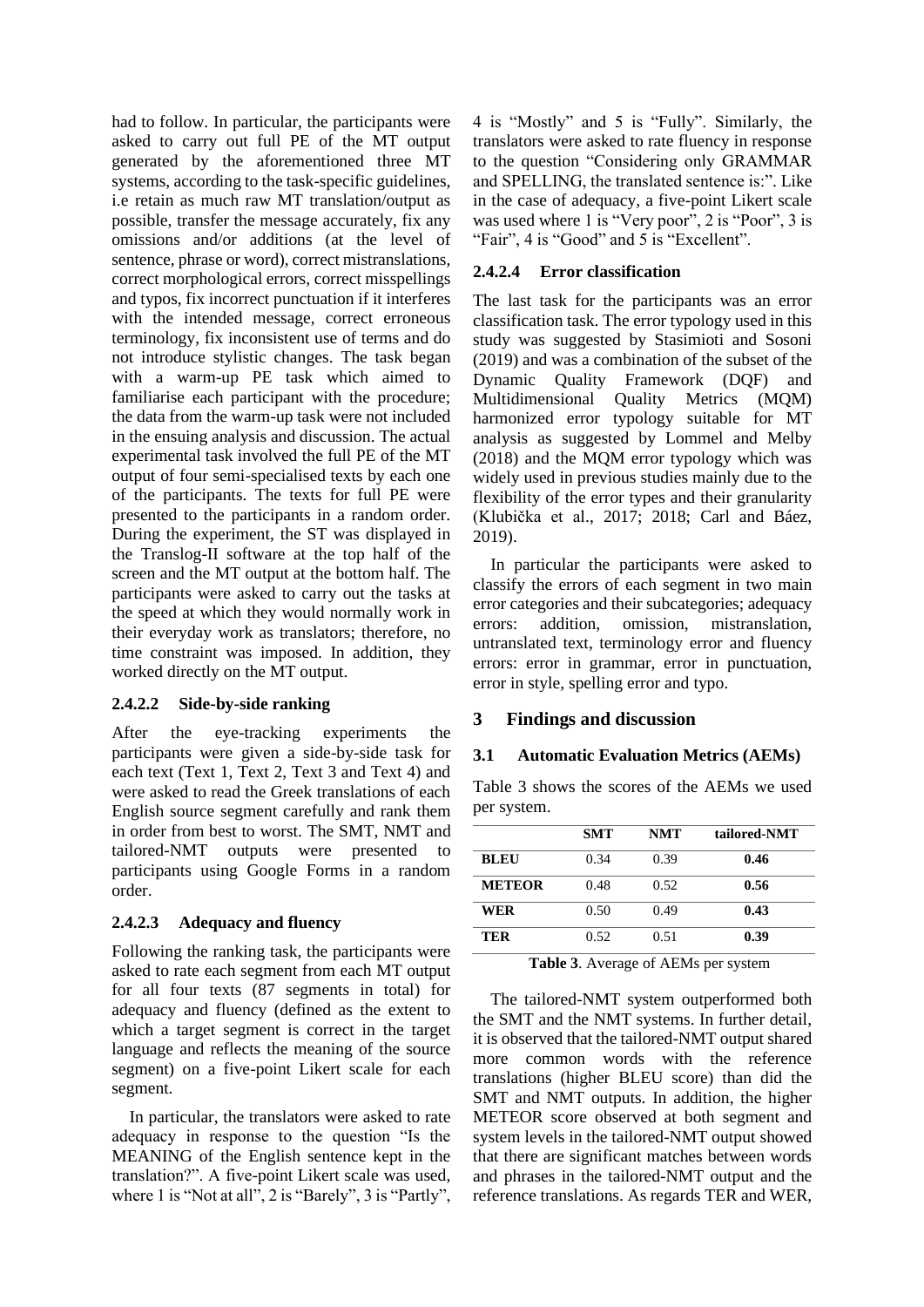the majority of edits observed were substitutions and deletions. The tailored-NMT system achieved the lowest score between the systems. Given that TER and WER are edit-distance metrics, a lower score indicates better performance. As far as the SMT and NMT systems are concerned, the latter performed better in all cases achieving higher BLEU and METEOR scores and lower TER and WER scores.

#### **3.2 Human evaluation**

## **3.2.1 Measurement of PE effort (temporal, technical and cognitive)**

#### *Temporal effort*

As far as the temporal effort is concerned, we measured the average time (in minutes) the participants needed to post-edit each MT output. As it emerges from Figure 1, the MT output generated by the tailored-NMT system required less time for full PE ( $M = 8.73$ ,  $SD = 3.16$ ) compared to the MT outputs generated by the NMT system  $(M = 9.85, SD = 3.55)$  and the SMT system  $(M = 12.76, SD = 5.11)$ . A one-way ANOVA was conducted to compare the effect of the MT output on temporal effort (task duration) when post-editing the SMT output, the NMT output and the tailored-NMT output. There was a significant effect of the MT output on temporal effort for these three conditions  $F(2,45) = 4.28$ , *p* = 0.019. Post hoc comparisons indicated that mean task duration when post-editing the SMT output was significantly different, i.e. higher, than mean task duration when post-editing the tailored-NMT output. However, mean task duration when post-editing the NMT output did not significantly differ from mean task duration when post-editing the SMT output and the tailored-NMT output.



deviation of task duration per system

#### *Technical effort*

Technical effort is generally measured by the number of keystrokes, which can be distinguished into insertions and deletions. As it emerges from Figure 2 and similarly to temporal effort, the

participants performed fewer keystrokes when post-editing the tailored-NMT output ( $M = 228$ ,  $SD = 114$ ) compared to the keystrokes performed when post-editing the NMT output ( $M = 362$ , *SD*)  $= 116$ ) and the SMT output ( $M = 520$ ,  $SD = 208$ ). A one-way ANOVA yielded a statistically significant difference  $F(2,45) = 14.72$ ,  $p < 0.05$  for the average number of keystrokes (insertions and deletions), as well as for the insertions  $F(2,45) =$ 14.18,  $p < 0.05$  and deletions  $F(2,45) = 14.12$ ,  $p <$ 005 separately. Post hoc comparisons indicated that the average number of keystrokes performed when post-editing the SMT output was significantly different, i.e. higher, than the average number of keystrokes performed when post-editing the NMT output and the tailored-NMT output. In addition, the average number of keystrokes performed when post-editing the tailored-NMT output was significantly different, i.e lower, than the average number of keystrokes performed when post-editing the NMT output. The same applies for the insertions and deletions separately.



#### *Cognitive effort*

Pause duration and pause density (Lacruz and Shreve, 2014; Daems et al., 2017; Koponen et al., 2019; Jia et al., 2019), fixation count, fixation duration and gaze time (Mesa-Lao, 2014; Moorkens et al., 2015) have been used in previous studies as indicators of cognitive effort. In our study we measured the average fixation count, the mean fixation duration (in milliseconds) as well as the average total gaze time (in minutes), i.e. the sum of all fixation durations, on both areas of the screen (ST at the top half of the screen and MT output at the bottom half of the screen) in order to compare the cognitive effort expended by the translators when post-editing each MT output. As far as the average fixation count is concerned (see Figure 3), this was higher when post-editing the SMT output ( $M = 1460$ ,  $SD = 547$ ) than the NMT output ( $M = 1154$ ,  $SD = 421$ ) and the tailored-NMT output ( $M = 1089$ ,  $SD = 375$ ). Apart from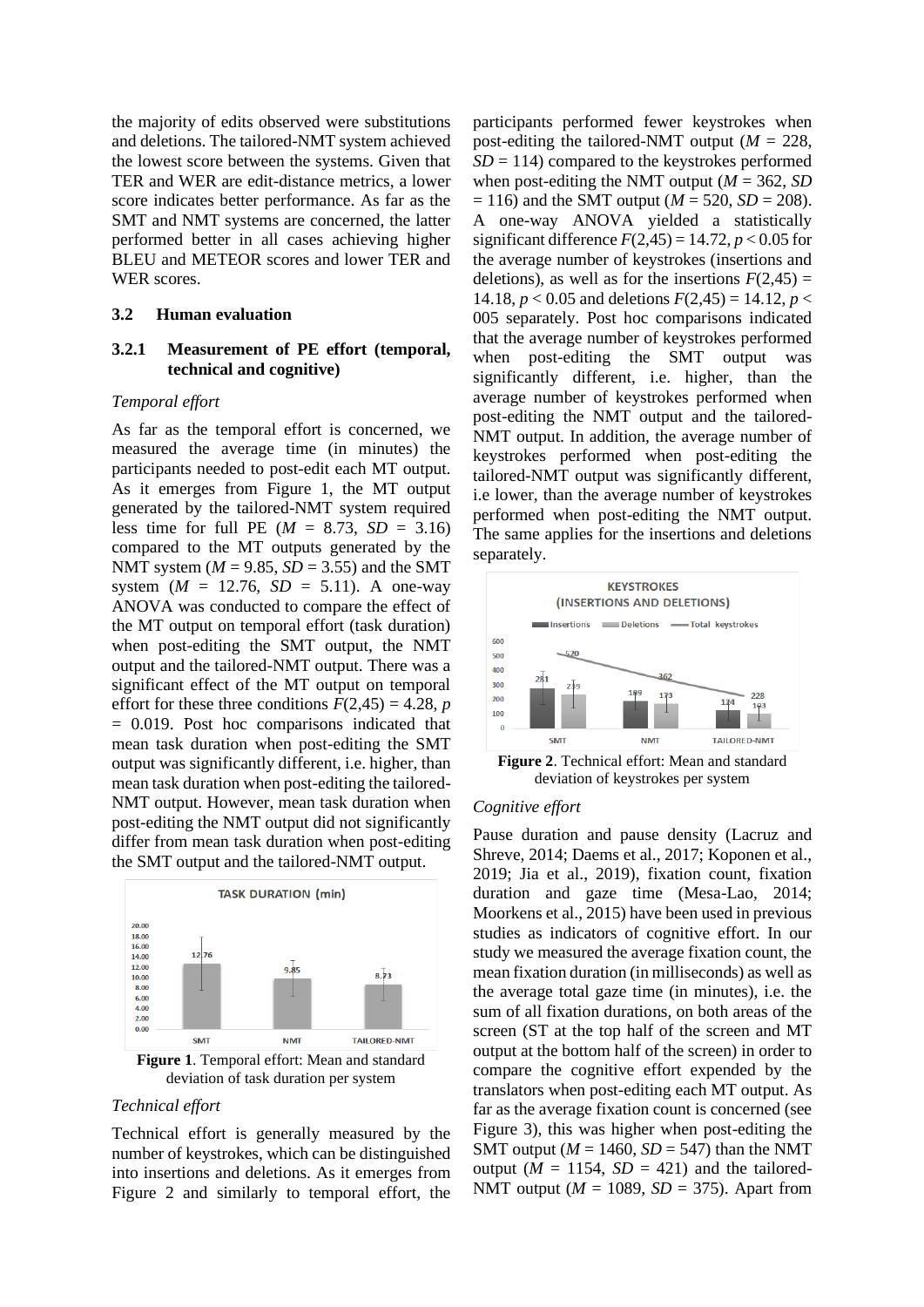the higher average fixation count, the SMT output also triggered longer gaze time ( $M = 7.97$ ,  $SD =$ 2.90) than the NMT (*M* = 6.32, *SD* = 2.31) and the tailored-NMT output ( $M = 5.59$ ,  $SD = 1.86$ ) (see Figure 4). The mean fixation duration was exactly the same when post-editing the SMT and the NMT output (*M* = 329, *SD* = 34 and *M* = 329, *SD*  $= 28$  respectively) and slightly lower when postediting the tailored-NMT output ( $M = 311$ ,  $SD =$ 33) (see Figure 5). A one-way ANOVA yielded a statistically significant difference  $F(2,45) = 4.11$ ,  $p = 0.023$  for the total gaze time, but not for the number of fixations  $F(2,45) = 3.05$ ,  $p = 0.057$  or the mean fixation duration  $F(2,45) = 1.63$ ,  $p =$ 0.206. Post hoc comparisons indicated that total gaze time when post-editing the SMT output was significantly different, i.e. longer, than total gaze time only when post-editing the tailored-NMT output. In addition, the average fixation count when post-editing the SMT output was significantly different, i.e. higher, than the average fixation count only when post-editing the tailored-NMT output.



**Figure 3**. Cognitive effort: Mean and standard deviation of fixation count per system







**Figure 5**. Cognitive effort: Mean and standard deviation of total gaze time per system

## **3.2.2 Side-by-side ranking**

As it emerges from Figure 6, the tailored-NMT output was ranked as the best by 37% of the participants, compared to 34% for the SMT output and 29% for the NMT output. The SMT output was ranked as the worst by almost half (45%) of the participants, while the NMT output was ranked second by 53% of the participants. It is observed that quite a high percentage, namely 38% of the participants, ranked tailored-NMT output as the worst. This may be explained by the higher number of omissions and punctuation errors found in the output as can be seen in the error classification in 3.2.4. To assess the agreement between the annotators we computed Fleiss' kappa coefficient (Fleiss, 1971). Interannotator agreement shows fair agreement among the annotators ( $\kappa$  = 0.40).



**Figure 6**. Average percentage of ranking per system

#### **3.2.3 Adequacy and fluency**

As it emerges from Figure 7, the tailored-NMT output was rated higher for both adequacy and fluency followed by the NMT output. In particular, both the tailored-NMT and the NMT outputs were deemed to be good by the translators/annotators, both as regards the grammaticality and the conveyance of meaning, while the SMT output was deemed to be fair in both respects. Inter-annotator agreement shows fair agreement among the annotators for fluency  $(\kappa = 0.29)$  and slight agreement for adequacy ( $\kappa =$ 0.10).



**Figure 7.** Weighted average of adequacy and fluency rating per system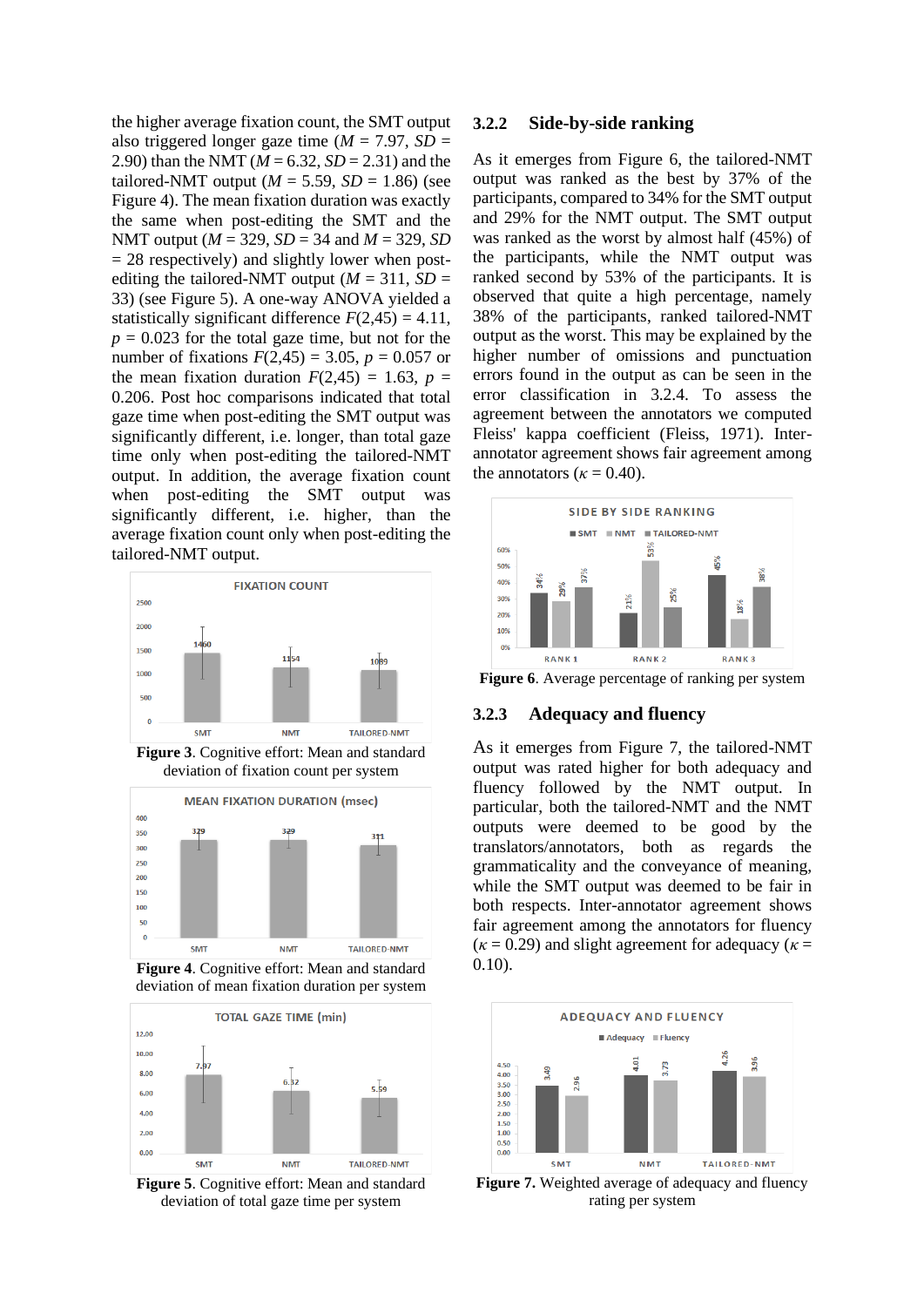#### **3.2.4 Error classification**

As far as the number of errors is concerned (see Figure 8), the tailored-NMT output contains the lowest number of errors overall, while the SMT output contains the highest number of errors overall.



As far as the types of errors are concerned (see Figures 8 and 9), we observed that all MT outputs contain more errors at the level of fluency than at the level of adequacy.



system

As regards the category of fluency, the SMT output contains significantly more grammatical errors than the NMT and tailored-NMT outputs. Another interesting finding as regards fluency involves the category of punctuation. The tailored-NMT output contains almost 60% more punctuation errors than the SMT output and

almost 30% more than the NMT output. This difference is due to the fact that the em dashes found in the STs are omitted in the tailored-NMT output in all cases. As far as the category of adequacy is concerned, the tailored-NMT output contains slightly fewer mistranslations, terminological errors and additions but more omissions than the NMT and SMT outputs. Interannotator agreement shows fair agreement among the annotators ( $\kappa = 0.22$ ).

#### **4 Discussion and conclusion**

This paper reports on a comparative evaluation of generic SMT, generic NMT and tailored-NMT outputs for the English to Greek language pair using AEMs and human evaluation metrics, including eye-tracking and keystroke logging data, side-by-side ranking of the MT outputs, adequacy and fluency rating and error classification. As regards the differences between the SMT and NMT outputs, this study shows that the NMT systems produce translations of higher quality and thus corroborates the findings of previous studies on various language pairs (Toral and Sánchez-Cartagena, 2017; Klubička et al., 2017, 2018; Jia et al., 2019; Koponen et al., 2019), including the English-Greek language pair (Castilho et al., 2017a, 2017b; Stasimioti and Sosoni, 2019). In particular, the analysis reveals a higher score for both the generic NMT and the tailored-NMT outputs as regards automatic metrics and human evaluation metrics, with the tailored-NMT output faring even better than the generic NMT output. In addition, the tailored-NMT output was ranked as the best and was rated higher for both adequacy and fluency, a fact which explains the reduced temporal, technical and cognitive effort expended during its PE.

The decrease in PE effort can also be explained by the lowest number of errors found in the tailored-NMT output. Another interesting finding is that all the MT outputs contain more errors at the level of fluency than at the level of adequacy with the most typical fluency errors being grammatical errors. Both NMT outputs contain fewer grammatical errors than the SMT output, confirming thus the findings of previous studies for improved quality of the NMT systems at the level of fluency - not only for the English-Greek language pair (Castilho et al., 2017a, 2017b; Stasimioti and Sosoni, 2019) but also for other language-pairs, such as English-Czech, English-German, English- Finnish, English-Romanian,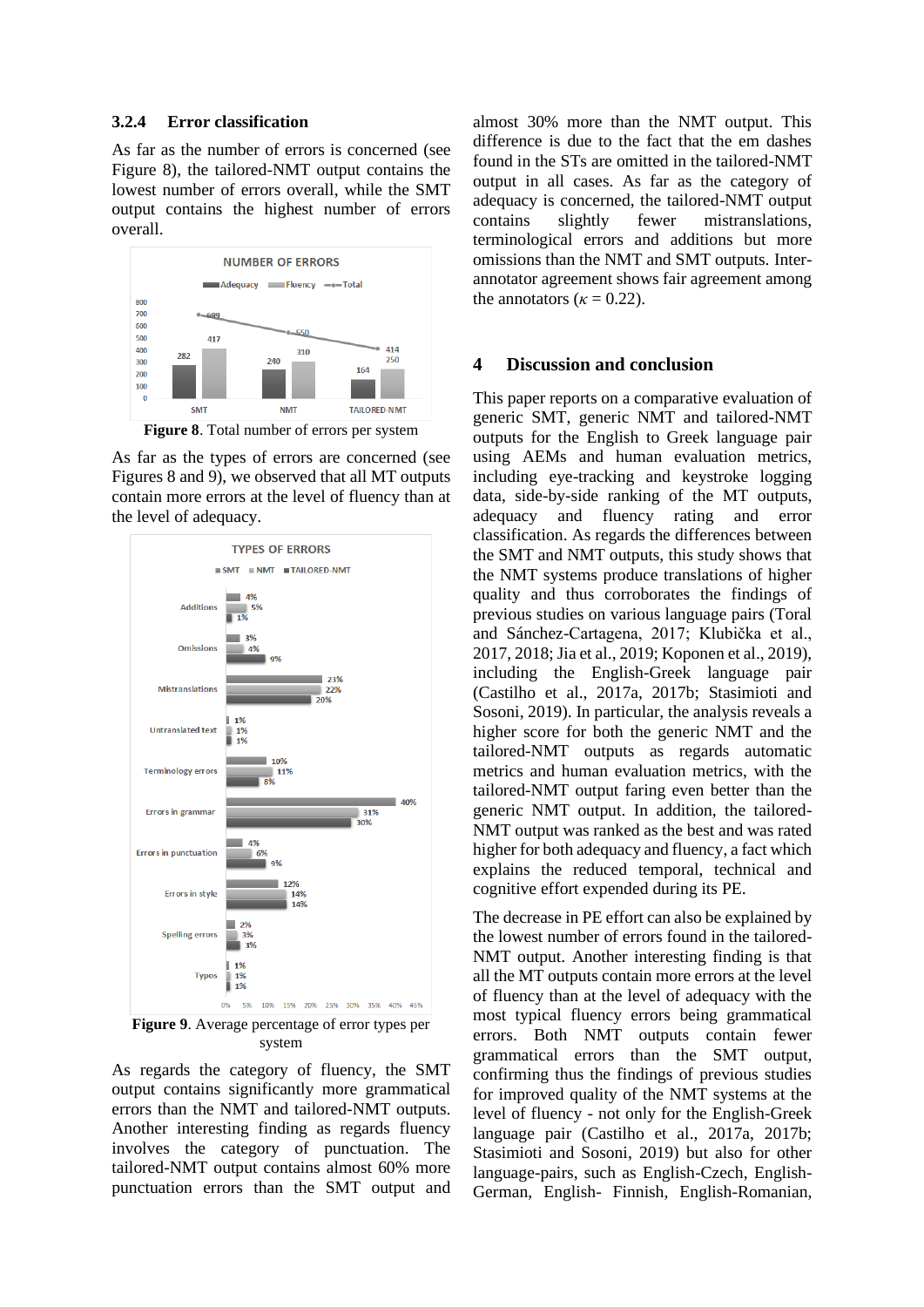English-Russian, English-Croatian and English-Chinese (Toral and Sánchez-Cartagena, 2017; Klubička et al., 2017, 2018; Jia et al., 2019). However, no difference between the generic NMT and the tailored-NMT outputs was reported. Another interesting finding involves the category of punctuation where the tailored-NMT output fares worse than both the generic NMT and the generic SMT output. Finally, in terms of adequacy, the tailored-NMT output fares better with slightly fewer mistranslations, terminological errors and additions than the generic NMT and the generic SMT outputs, although it includes more omissions than the former.

The findings point to the fact that there are limits to generic MT models, as they are not tuned to provide translations that are unique to a specific genre and thus business or industry. Although the development of a tailored-NMT system can be particularly compute intensive, and therefore too expensive and time-consuming – especially in cases where there are not enough parallel data to train a new good quality and appropriately adapted system – the higher quality and the reduced cognitive, technical and temporal effort suggest that it is worth exploring further.

**Acknowledgement** We would like to thank the HUBIC Lab (Raptis and Giagkou, 2016) for providing the Tobii X2-60 remote eye-tracker for the purposes of this study.

## **References**

- Aiken, Milam. 2019. An Updated Evaluation of Google Translate Accuracy. *Studies in Linguistics and Literature*. 3:253.
- Bahdanau, Dzmitry, Kyunghyun Cho, and Yoshua Bengio. 2015. Neural Machine Translation by Jointly Learning to Align and Translate. In *Proceedings of the 3rd International Conference on Learning Representations*. San Diego, CA, USA.
- Bentivogli, Luisa, Arianna Bisazza, Mauro Cettolo*,*  and Marcello Federico. 2016. Neural versus phrasebased machine translation quality: a case study. In EMNLP 2016 *Proceedings of the 2016 conference on empirical methods in natural language processing*. Austin, Texas, 1-5 November 2016. Association for Computational Linguistics, 257– 267.
- Burchardt, Aljoscha, Vivien Macketanz, Jon Degdari, Georg Heigold, Jan-Thorsten Peter, and Philip

Williams. 2017. A linguistic evaluation of rulebased, phrase-based, and neural MT engines. *Prague Bulletin of Mathematical Linguistics*, 108: 159–170.

- Carl, Michael. 2012. Translog II: A program for recording user activity data for empirical reading and writing research. In *Proceedings of the 8th international conference on language resources and evaluation*. Istanbul, Turkey, 21-27 May 2012. European Language Resources Association (ELRA), 4108–4112.
- Carl, Michael, and María Cristina Toledo Báez. 2019. Machine Translation Errors and the Translation Process: A Study across Different Languages. *Journal of Specialised Translation*, 31:107-132.
- Castilho, Sheila, Joss Moorkens, Federico Gaspari, Iacer Calixto, John Tinsley, and Andy Way. 2017a. Is neural machine translation the new state of the art? *Prague Bulletin of Mathematical Linguistics,* 108:109–120.
- Castilho, Sheila, Joss Moorkens, Federico Gaspari, Rico Sennrich, Vilelmini Sosoni, Yota Georgakopoulou, Pintu Lohar, Andy Way, Antonio Miceli Barone, and Maria Gialama. 2017b. A Comparative quality evaluation of PBSMT and NMT using professional translators. In *Proceedings of Machine Translation Summit XVI*, vol.1: Research Track. Nagoya, Japan, 18-22 September 2017. 16th Machine Translation Summit, 116–131.
- Castilho, Sheila, Joss Moorkens, Federico Gaspari, Rico Sennrich, Yota Georgakopoulou, Andy Way, Antonio Miceli Barone, and Maria Gialama. 2018. Evaluating MT for massive open online courses: A multifaceted comparison between PBSMT and NMT systems. *Machine Translation*, 32(3):255– 278.
- Daems, Joke, Sonia Vandepitte, Robert J. Hartsuiker, and Macken, Lieve. 2017. Identifying the Machine Translation Error Types with the Greatest Impact on Post-editing Effort. *Frontiers in Psychology.* 8: 1282.
- Depraetere, Ilse. 2010. What counts as useful advice in a university post-editing training context? Report on a case study. In François Yvon and Viggo Hansen (eds). 2010. *EAMT 2010: Proceedings of the 14th annual conference of the European association for machine translation*, 27-28 May 2010 Saint-Raphaël Congrès, Saint-Raphaël, France, European Association for Machine Translation.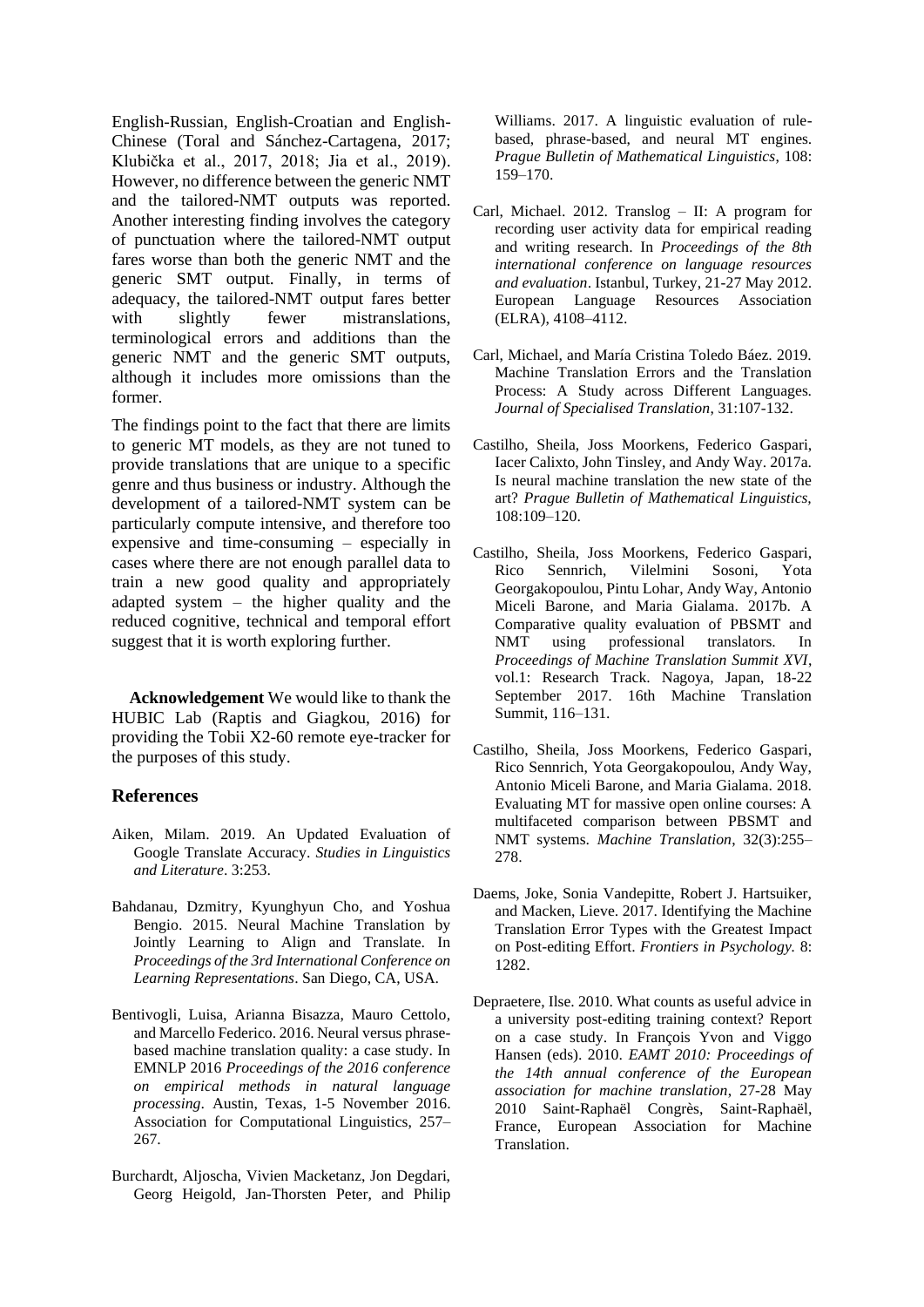- Doherty, Stephen, Sharon O' Brien, and Michael Carl. 2010. Eye tracking as an Automatic MT Evaluation Technique. *Machine Translation*. 24:1-13.
- Doherty, Stephen, Dorothy Kenny, and Andy Way. 2012. Taking statistical machine translation to the student translator. In AMTA-2012 *The Tenth Biennial Conference of the Association for Machine Translation in the Americas*. San Diego, USA, 28 October-1 November 2012. AMTA, n.p.
- Doherty, Stephen, and Dorothy Kenny. 2014. The design and evaluation of a statistical machine translation syllabus for translation students. *The Interpreter and Translator Trainer*, 8(2):295–315.
- Dowling, Meghan, Teresa Lynn, Alberto Poncelas and Andy Way. 2018. SMT versus NMT: preliminary comparisons for Irish*.* In *AMTA 2018 Workshop: LoResMT 2018*, 17-21 Mar 2018, Boston, MA. USA.
- Guerberof, Anna and Joss Moorkens. 2019. Machine translation and post-editing training as part of a master's programme. *Jostrans: The Journal of Specialised Translation*, 31:217–238.
- Fleiss, Joseph. L. 1971. Measuring nominal scale agreement among many raters. *Psychological Bulletin* 76(5):378-382.
- Jia, Yanfang, Michael Carl, and Xiangling Wang. 2019. Post‑editing neural machine translation versus phrase‑based machine translation for English–Chinese. *Machine Translation* (2019).
- Jean, Sébastien, Orhan Firat, Kyunghyun Cho, Roland Memisevic, and Yoshua Bengio. 2015. Montreal Neural Machine Translation Systems for WMT'15. In *Proceedings of the Tenth Workshop on Statistical Machine Translation*. Lisbon, Portugal, 134–140.
- Junczys-Dowmunt, Marcin, Dwojak Tomasz and Hoang Hieu. 2016. Is Neural Machine Translation Ready for Deployment? A Case Study on 30 Translation Directions. In *Proceedings of the International Workshop on Spoken Language Translation 2016.* 1 edn, vol. 1, 4, Japan.
- Kanavos, Panos, and Costas Nadalis. 2019. MT Systems and MT Training. Presentation at the *Crash Course in Machine Translation* organized by Dimetra Academy. 26-28 June 2019, Athens, Greece.
- Kenny, Dorothy, and Stephen Doherty. 2014. Statistical machine translation in the translation curriculum: Overcoming obstacles and empowering translators. *The Interpreter and Translator Trainer*, 8(2), 276–294.
- Klein, Guillaume, Yoon Kim, Yuntian Deng, Jean Senellart and Alexander M. Rush. 2017. OpenNMT: Open-Source Toolkit for Neural Machine Translation. In *Proceedings of the 55th Annual Meeting of the Association for Computational Linguistics*. Association for Computational Linguistics, Vancouver, Canada, 67-72.
- Klubička, Filip, Antonio Toral, and Victor M. Sánchez-Cartagena. 2017. Fine-grained human evaluation of neural versus phrase-based machine translation. *Prague Bulletin of Mathematical Linguistics,* 108:121–132.
- Klubička, Filip, Antonio Toral, and Victor M. Sánchez-Cartagena. 2018. Quantitative finegrained human evaluation of machine translation systems: a case study on English to Croatian. *Machine Translation*, 32(3): 195–215.
- Koponen, Maarit. 2015. How to teach machine translation post-editing? Experiences from a postediting course. In *Proceedings of 4th Workshop on Post-Editing Technology and Practice* (WPTP4). Miami, United States, 30 October-3 November 2015. AMTA, 2–15.
- Koponen, Maarit. 2016a. Is machine translation postediting worth the effort? A survey of research into post-editing and effort. *Jostrans: The Journal of Specialised Translation*, 25:131–148.
- Koponen, Maarit. 2016b. *Machine translation postediting and effort: Empirical Studies on the postediting effort*. PhD. Helsinki: University of Helsinki.
- Koponen, Maarit, Leena Salmi, and Markku Nikulin. 2019. A product and process analysis of post-editor corrections on neural, statistical and rule-based machine translation output. *Machine Translation* (2019).
- Krings, Ηans. (2001). *Repairing texts: Empirical investigations of machine translation post-editing processes*. Kent: Kent State University Press.
- Lacruz, Isabel, and Gregory M. Shreve. 2014. Pauses and cognitive effort in post-editing. In Sharon O'Brien, Laura Winther Balling, Michael Carl, Michel Simard, and Lucia Specia. (eds.) *Postediting of machine translation*. Newcastle: Cambridge Scholars Publishing.
- Lavie, Alon, and Abhaya Agarwal. 2007. METEOR: An Automatic Metric for MT Evaluation with High Levels of Correlation with Human Judgments. In *Proceedings of the Second ACL Workshop on Statistical Machine Translation*. Association for Computational Linguistics, 228-231